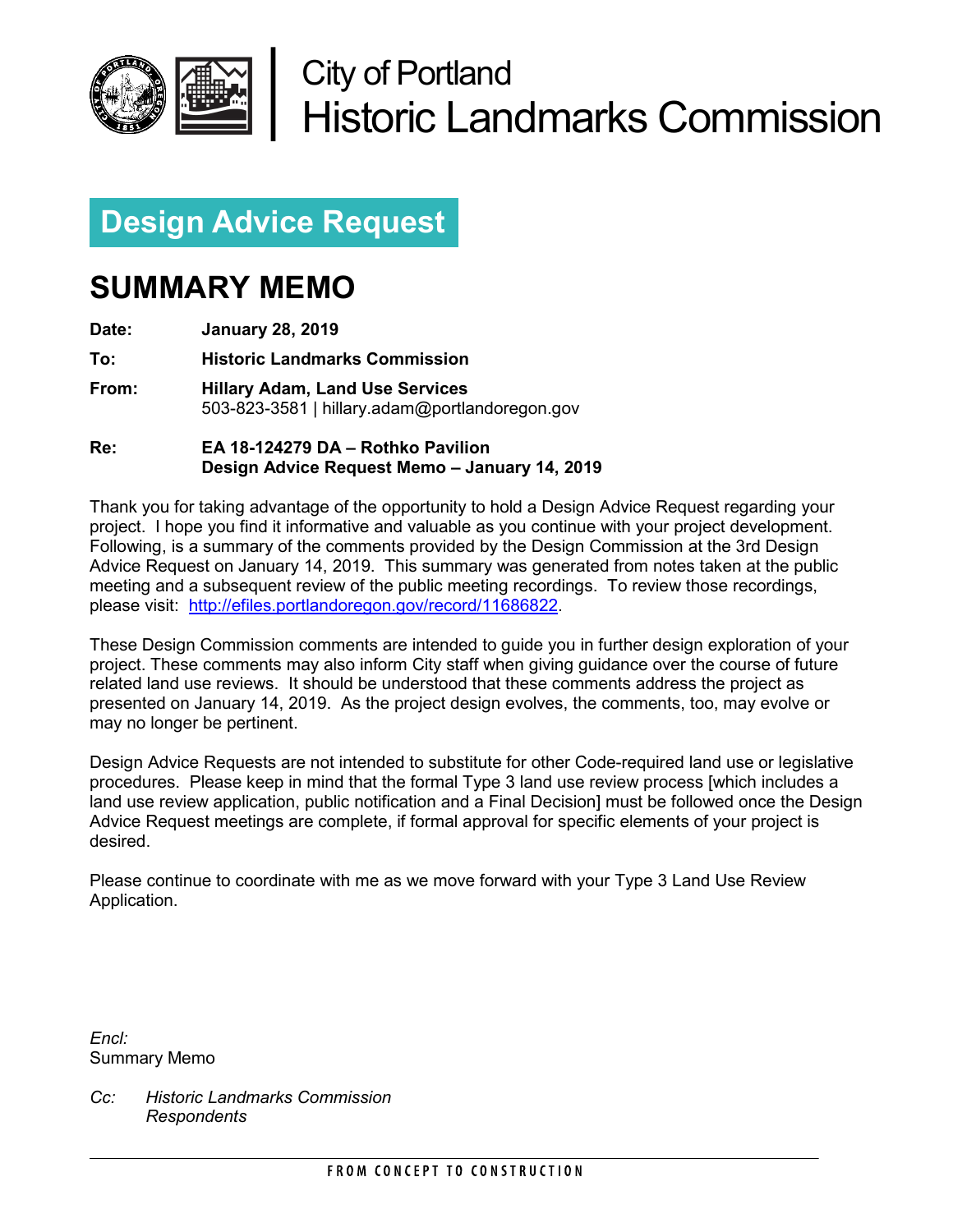**Commissioners Present.** Kristen Minor, Maya Foty, Annie Mahoney, Wendy Chung, Matthew Roman, Ernestina Fuenmayor. Commissioner Andrew Smith was recused.

# **Executive Summary**.

- The Commission offered general support for the larger moves that have been made from the previous design. They noted that:
	- o The design is more refined than the previous design.
	- o The plazas relate better to the urban landscape.
	- $\circ$  The entrance feels more like a public entrance and more inviting to all, furthering universal access goals.
	- o Moving the loading away from the pedestrian realm helps.
	- o There is a net improvement to public space.
- There were still some concerns about the character of the pedestrian accessway between SW Park and SW 10<sup>th</sup>. Commissioners noted:
	- $\circ$  This connection needs to be the best it can be; it needs to be spectacular.
	- $\circ$  A general desire to see the connection be one floor taller in height with one Commissioner stating that the lowest portion of this element should be reduced to the minimum width possible.
	- $\circ$  It feels more deliberate; however, it feels underwhelming and claustrophobic; some said it still feels like a tunnel; doesn't feel inviting.
	- o Width may be okay considering the constraints in which there is room to build however, section details through the Whitsell Auditorium and the pedway were requested to gain a full understanding of these constraints and to see if it is possible to introduce stairs between the west plaza and the pedway.
	- $\circ$  The views felt more comfortable from the west with regard to wayfinding.
- It was helpful that the applicant matched their goals to the guidelines but more information on how the design matches to the guidelines is desired.

# **Summary of Comments.** Following is a general summary of Commission comments by issue.

*Compatibility of Design.*

- The Commission stated that a glass box is the most appropriate and simplest solution with regard to exterior cladding of the additions.
- The Commission requested additional information on how the glass box is taking design cues from the historic buildings; the Commission did not yet see the relationships between the new and the historic.
	- $\circ$  Some Commissioners noted that it felt busy with the different spacing between mullions and the projections from the glass box and different scales though this could be refined and work well. It was noted that the glass box is grabbing too much attention.
	- $\circ$  It was noted that the current design relates better to the Belluschi building with regard to the cornice, frieze, the modules, and the window openings, but that the relationship to the Mark Building needs more work. The proposal needs to be unified with both buildings, or at least more sympathetic to the Mark Building.
	- $\circ$  The proposed height and massing of the loading bay was appreciated as it related to the massing of the adjacent historic building. Concerns were noted about back-painted glazing to obscure the loading bay interior stating there should be consistency in the way the glazing is treated so that it reads the same from the exterior. In the primary glass volume, the window module spacing has a smaller scale as one moves up in levels, but this concept may not work for the loading bay. Instead, use a spacing which works with the door opening.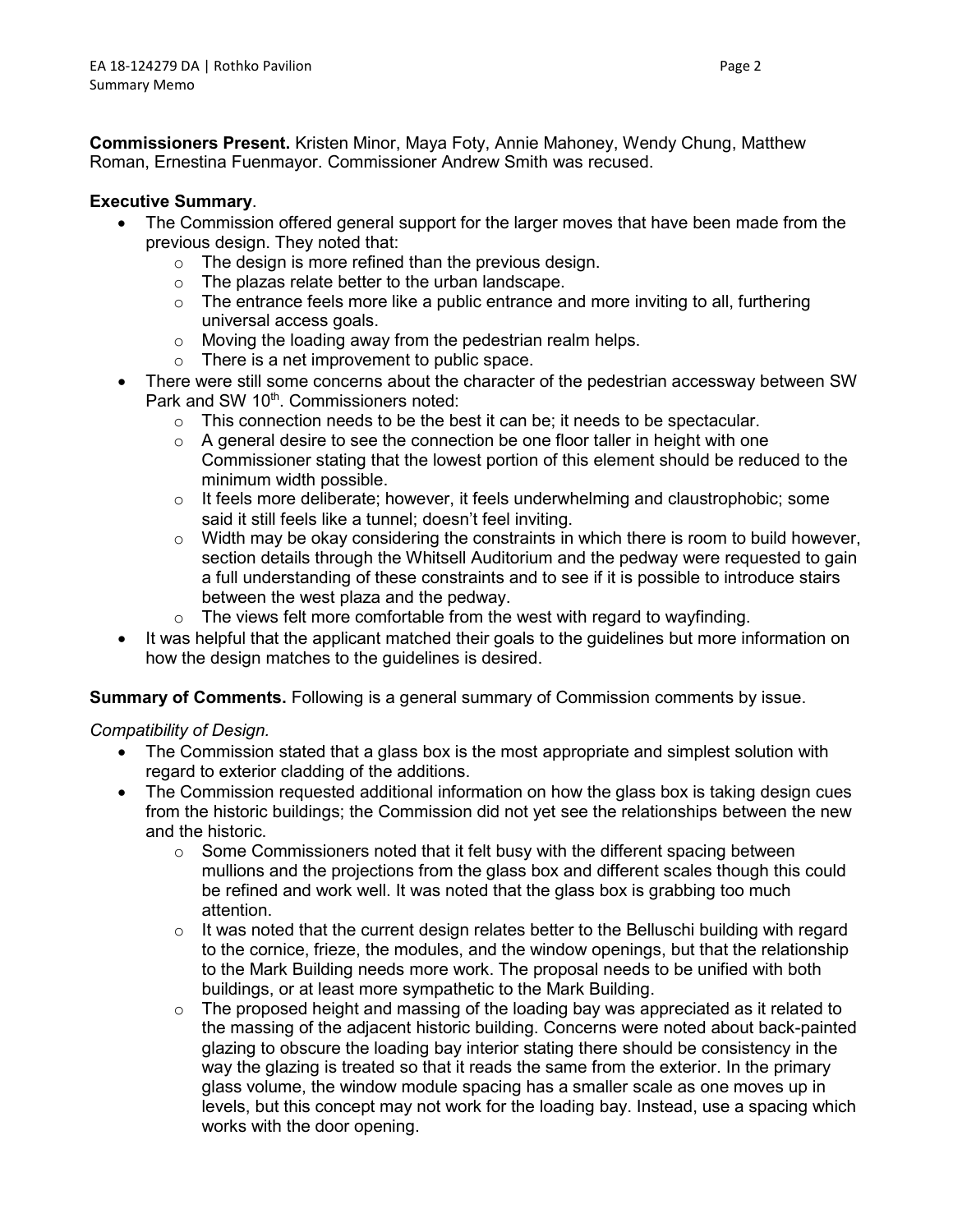- $\circ$  Earlier concerns for the additions proximity to the west façade of the Belluschi wing have been alleviated to some degree due to the material treatment and a better understanding of the dimensional constraints.
- $\circ$  It was suggested that eliminating the inset railing at the terrace and allowing the glass box to extend up to serve as a railing would simplify this volume.
- It was noted that if publicly-accessible open space is being taken away for enclosed private space, there should be a grandness and a deliberateness in the design to make up for that loss.

### *Response to Context.*

- The Commission agreed that vertical landscaping between the pedway and the plazas could be reduced for greater visibility and making the pedway more inviting by widening the entries to the pedway. Trees may be appropriate but the use of a planter between the pedway and the rest of the plaza should be reduced to allow as much cross-path travel as possible given the grades. Specifically, the outermost tree at each plaza may be working against the desired open character of these spaces.
- The SE corner of the Mark Building and the SE corner of the pedway need to be more open and generous so there is greater connection between the plaza and these spaces.
- Some concerns noted about the landscaping design it lacks a sense of progression. The existing Cypresses have that; could that be retained? It was noted that the path of travel along the Mark Building is too rigid and that the Cypresses help to soften this experience. It was suggested that landscaping should not be used as a visual screen but to help soften the hardscape.
- One Commissioner asked if there is a way to acknowledge the more southerly connection across SW 10<sup>th</sup>; for instance, whether or not it could be jogged.
- The pavilion entry needs a very strong gesture; needs to be grander. It was noted that the proposed entry won't be very visible from the SE corner of the site and there needs to be clarity in the hierarchy of entrances as there are two historic entries and now one primary entrance that all users coming from the east are supposed to use. The commission was comfortable with the retention of the Belluschi entrance for use as an occasional entrance.
- The window opening into the Mark Building gallery is greatly appreciated as are the internal changes to the Mark Building to make this a more formal gallery space.
- The Commission suggested that the space within the pedway and under the bridge should be used to give this space back to the public through art as a way to make it feel more inviting.

# *Loading and the Public Realm (PBOT issues).*

- It was agreed that separating the loading from the pedestrian zones it a positive change, but it was also noted that the resultant solution relocates the negative impacts of the loading to a busy street corner. The Commission acknowledged that the proposed loading area is the best spot on this constrained site but that it presents challenges as well and these should be mitigated.
- The Commission supported extending the special paving into the ROW. They noted:
	- $\circ$  Madison was formerly a street which was vacated for public use, so it makes sense for the entire area within the vacated Madison ROW to have a different pavement that leads pedestrians through the site. The Commission did not believe that the same argument could be made for a hotel or other business that desired alternate paving at the entry only where there was no evidence of a street having been vacated.

### *Site Organization.*

- There were some concerns about the character of the east plaza, including:
	- $\circ$  There needs to be a balance between the pedway and the entries.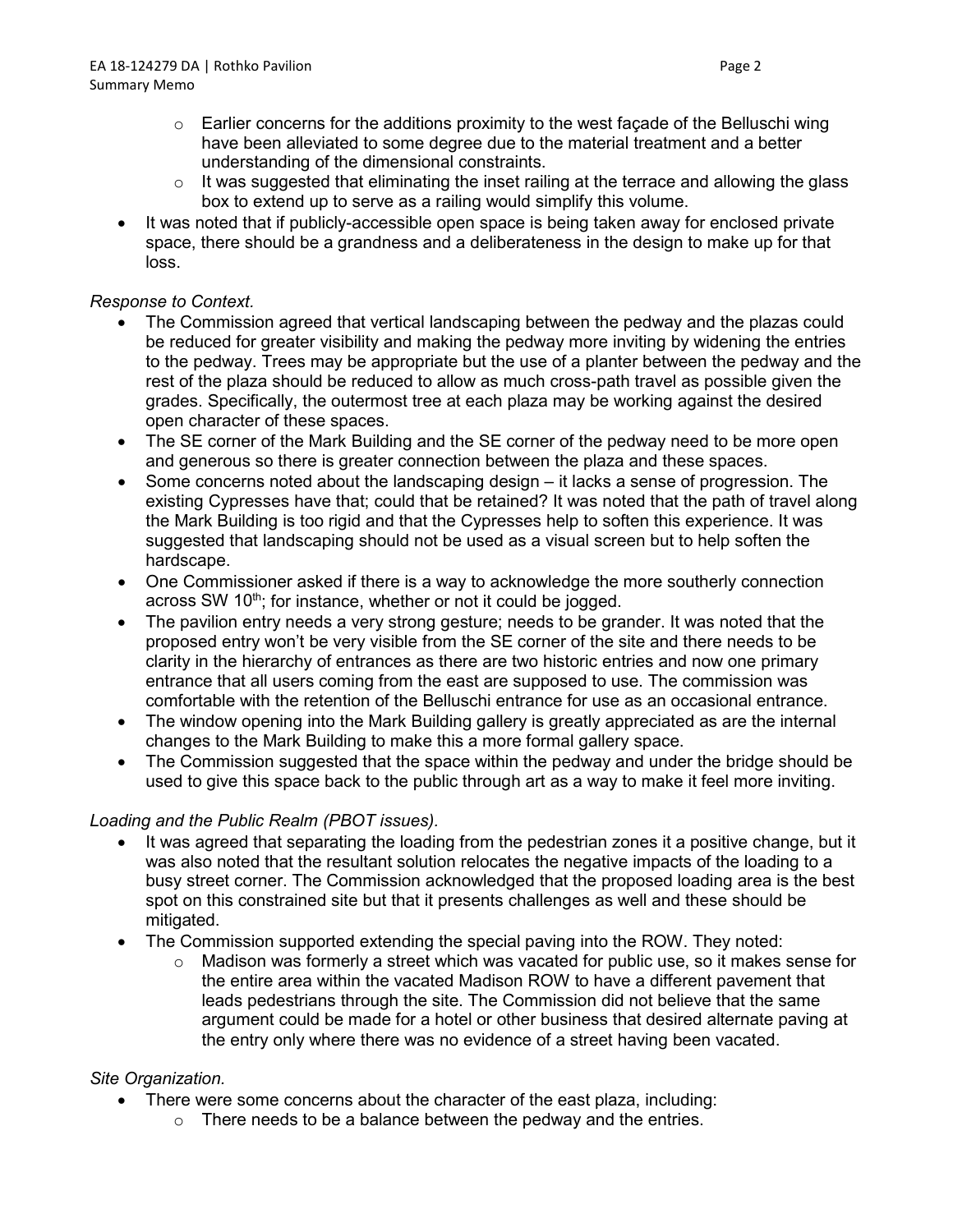- $\circ$  The likelihood of it being cast in darkness by the shade of the Eliot Tower; Some concerns about privatization of the publicly accessible areas was noted.
- The Commission appreciated the greater openness of the west plaza but asked if it could be better connected to the pedway and sidewalk, for instance by removing the proposed planters and allowing unimpeded access.
- Commissioners debated about whether or not stairs were needed at the east plaza and eventually noted a level of comfort with regard to the balance of stairs and ramp at this location, particularly after the applicant's explanation of rise and run constraints on the site.
- If possible, a connection between the passage and the plazas should be established via a stair connection or some sort of physical and visual connection to "expand" the realm of the passage into and with the plaza areas.

# *Major Remodel Issues.*

• The Commission noted support for the ground floor windows and ground floor active use Modifications provided the overall solution "sings" and noted that preservation of the historic resources was not a sufficient reason to support these Modifications but that the B.1 approval criteria also had to be met.

# *Additional Details.*

- The Commission requested additional information on:
	- $\circ$  The design of the loading bay door; The Commission suggested it should be consistent with the overall pattern of the addition in which it is located and be of high quality.
	- $\circ$  Curtain wall detailing.
	- o Site sections, showing constraints around the Whitsell Auditorium.
	- $\circ$  Information on datums and historic references showing patterns within the existing landmarks and their connection to the proposal. It was noted that the elevations do not show these connections – these should be made apparent.
	- o Base (foundation) materials. It was noted that it does not have to be travertine but there should be some relationship.
	- $\circ$  Information on the detailing of the pedway soffit, specifically materials and design details, as well as any lighting proposed.
	- $\circ$  The Commission agreed with public comments that the handrails and other details should be thoughtfully designed rather than off the shelf products. This applies to other elements of the overall design as well. The user experience should be considered when designing these elements.

### **Exhibit List**

- A. Applicant's Submittals
	- 1. Original drawing set
- B. Zoning Map
- C. Drawings
	- 1. Drawing Set for April 9, 2018
	- 2. Drawing Set for August 27, 2018
	- 3. Drawing Set for January 14, 2019
- D. Notification
	- 1. Posting instructions sent to applicant
	- 2. Posting notice as sent to applicant
	- 3. Applicant's statement certifying posting
	- 4. General information on DAR process included with e-mailed posting/notice
	- 5. Posting notice for January 14, 2019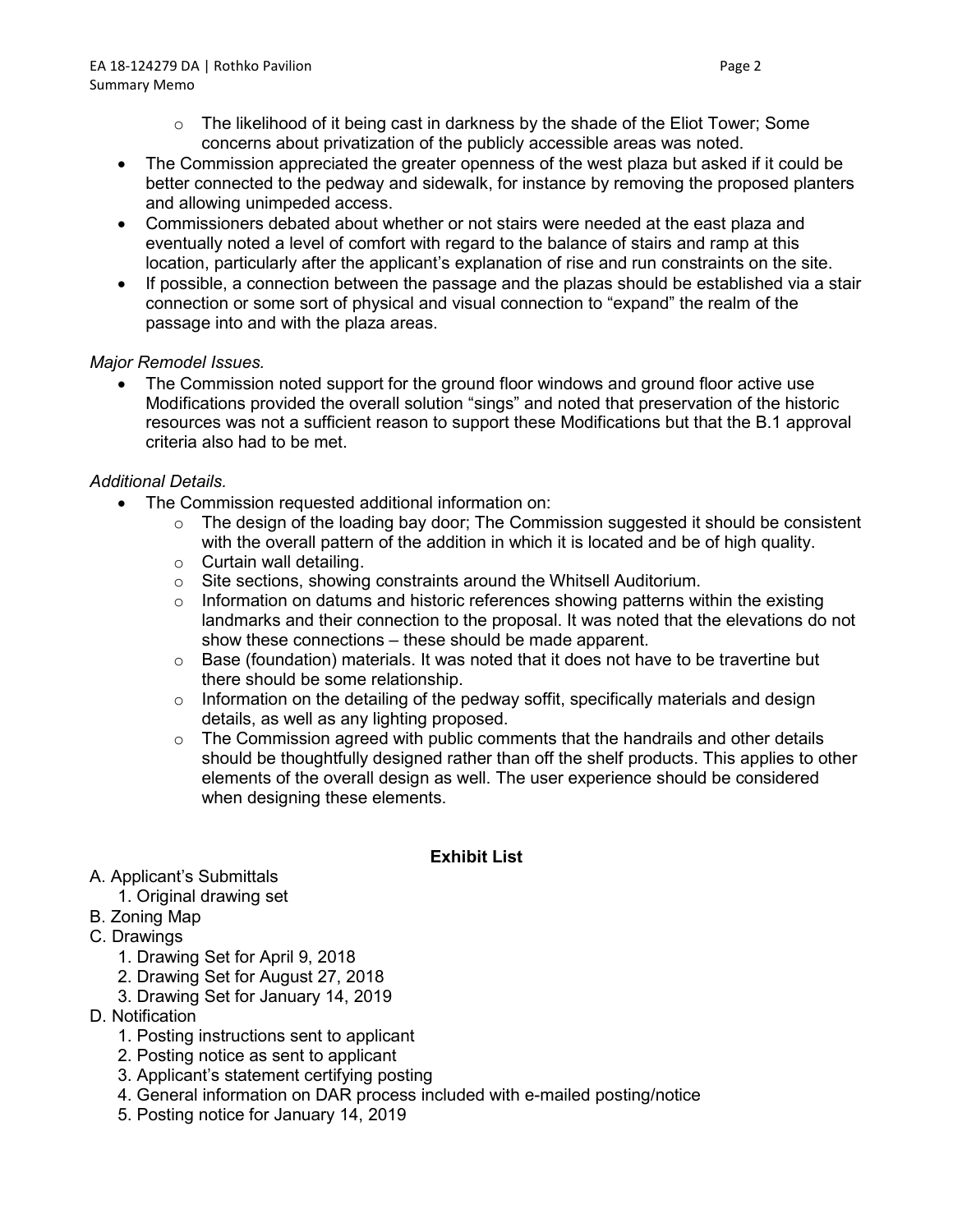6. Applicant's statement certifying posting

### E. Service Bureau Comments

- 1. PBOT Pre-Application Conference Response
- F. Public Testimony
	- 1. Wendy Rahm, in opposition, received April 3, 2018
	- 2. Mary Vogel, in opposition, received April 4, 2018
	- 3. Elizabeth Hawthorne, in opposition, received April 5, 2018
	- 4. Portland Design Commission, with concerns, received April 9, 2018
	- 5. Katie Urey, Oregon Walks, in opposition, received April 9, 2018
	- 6. Geoffrey Wren, in opposition, received April 9, 2018
	- 7. Testifier Sheet, April 9, 2018
	- 8. Tom Nielsen, in opposition, received at hearing April 9, 2018
	- 9. Katie Urey, in opposition, received at hearing April 9, 2018
	- 10. Robert Wright, in opposition, received at hearing April 9, 2018
	- 11. Judith Marks, in opposition, received at hearing April 9, 2018
	- 12. Holly Hansen, with concerns, received August 14, 2018
	- 13. John Spencer of the Urban Design Panel (forwarded by Kirk Ranzetta), with concerns, received August 23, 2018
	- 14. Paul Lifschey, in support, received August 26, 2018
	- 15. Nancy Catlin, in support, received August 26, 2018
	- 16. Deanna Mueller-Crispin, with concerns, received August 26, 2018
	- 17. Holly Hansen, with concerns, received August 26, 2018
	- 18. Holly Hansen, with concerns, received August 27, 2018
	- 19. Katie Urey, with concerns, received August 27, 2018
	- 20. Testifier Sheet, August 27, 2018
	- 21. Walter Weyler, in support, received at hearing August 27, 2018
	- 22. Wendy Rahm, with concerns, received at hearing August 27, 2018
	- 23. Judith Marks, with concerns, received at hearing August 27, 2018
	- 24. Peter Meijer of the AIA Historic Resources Panel, in support, received at hearing August 27, 2018
	- 25. Lincoln Tuchow of the Architectural Heritage Center, with concerns, received at hearing August 27, 2018
	- 26. Judith Thompson, in opposition, on August 31, 2018
	- 27. Robert Wright, with suggestions, on October 18, 2018
	- 28. Wendy Rahm, with suggestions for improvement, on January 8, 2019
	- 29. Tad Savinar, with suggestions for improvement, on January 10, 2019
	- 30. B. Story Swett, in opposition, on January 12, 2019
	- 31. Katie Urey, in opposition, on January 12, 2019
	- 32. Diane Lowensohn, in opposition, on January 12, 2019
	- 33. Testifier Sheet, January 14, 2019
- G. Other
	- 1. Application form
	- 2. Staff Memo to Commission, dated March 28, 2018
	- 3. Staff Presentation, April 9, 2018
	- 4. Applicant Presentation, April 9, 2018
	- 5. 2017 Ordinance #188721
	- 6. 1968 Ordinance #127882
	- 7. Staff Summary, dated April 23, 2018
	- 8. Staff Memo to Commission, dated August 15, 2018
	- 9. Hennebery Eddy Project Narrative, Dated August 16, 2018
	- 10. Staff Presentation, August 27, 2018